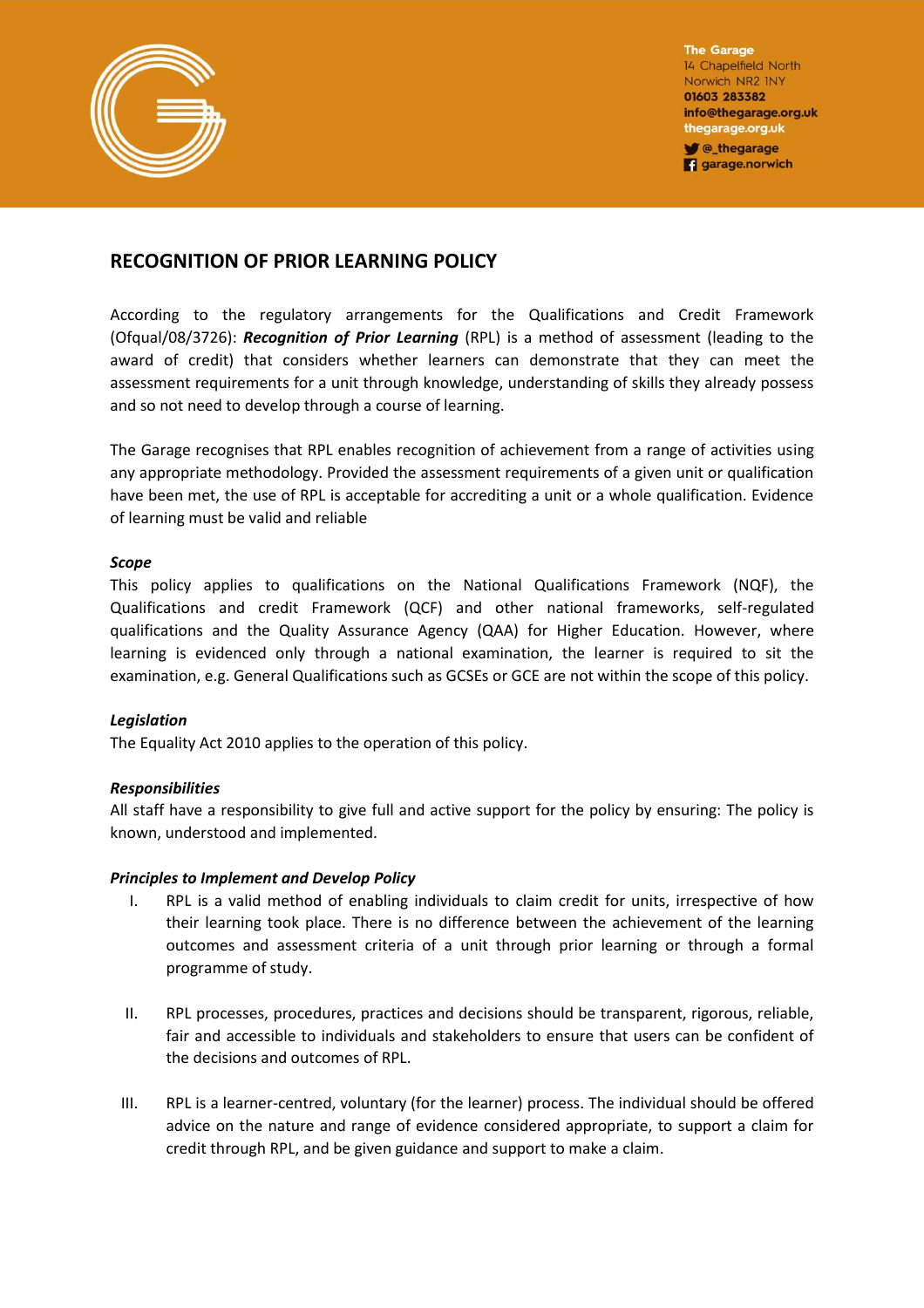- IV. The process of assessment for RPL is subject to the same quality assurance and monitoring standards as any other form of assessment. The award of credit through RPL will not be distinguished from any other credits awarded.
- V. Assessment methods for RPL must be of equal rigour to other assessment methods, be fit for purpose and relate to the evidence of learning. Credit may be claimed for any unit through RPL unless the assessment requirements of the unit do not allow this, based on a rationale consistent with the aims and regulations of the framework.
- VI. Where units are assessed against assessment criteria or grading criteria, then all evidence must be evaluated using the stipulated criteria. In assessing a unit using RPL the assessor must be satisfied that the evidence produced by the learner meets the assessment standard established by the learning outcome and its related assessment criteria. The evidence must be authentic, current, relevant and sufficient.
- VII. The prior learning that would provide evidence of current knowledge, understanding and skills will vary from sector to sector. It will depend on the extent of the experience, technological changes and the nature of the outcome claimed. If the currency of any evidence is in doubt, the assessor may use questions to check understanding, and for competence.
- VIII. The assessment and award of credit must take into account the relevant validating or awarding body regulations pertaining to RPL.
- IX. The rules, regulations and procedures governing the recognition of prior learning should be included in the learner handbook given to every learner when joining the programme/course.
- X. A learner should have the right to appeal when an application for credit is unsuccessful.

## *Learner Entitlements*

- I. All learners shall be entitled to apply for RPL providing they meet the specific requirements of the validating /awarding body governing the qualification for which they are studying.
- II. A learner who makes an initial enquiry about RPL should be given timely and appropriate guidance and support on the rules, regulations and processes involved in accreditation.
- III. A learner may appeal against the credit points awarded but only on the grounds of nonobservance of agreed procedures and/or improper application of those procedures.

## *Learner Responsibilities*

- The learner must complete a credit claim form, and provide evidence to show that the requirements of the unit, module or part of a unit, or module have been covered;
- The learner must consult with the agreed subject specialist in the preparation of his/her evidence.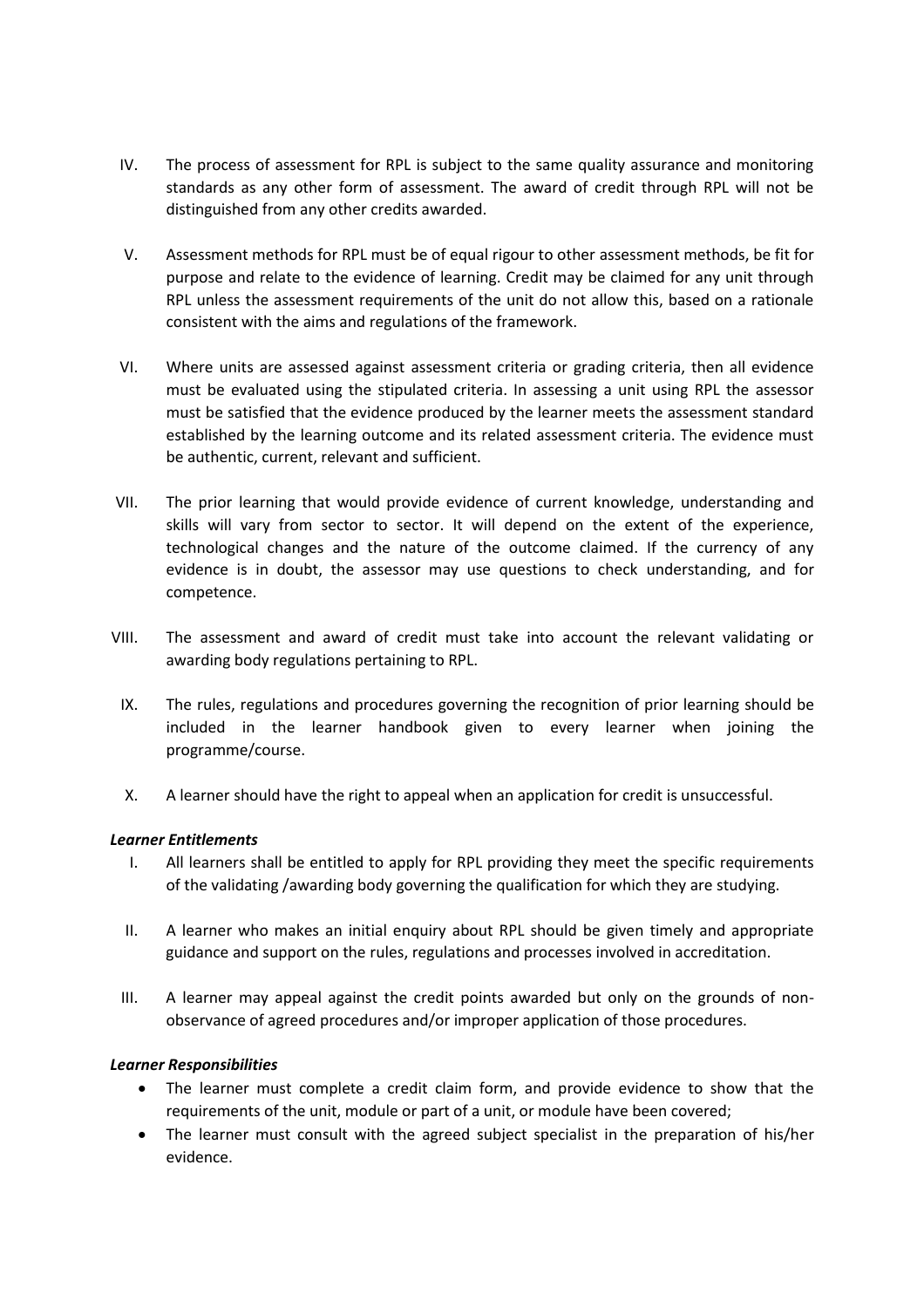- Learners applying for credit must agree an action plan to enable him/her to obtain the award s/he is aiming for.
- Learners must agree to attend any further oral assessments or appropriate assessments if initial evidence is deemed to be unsatisfactory for the RPL assessor.

## *Teaching staff's responsibilities*

- To provide support and encouragement to all learners wishing to claim credit for prior learning.
- Following initial enquiries by any learner the member of staff should place the learner in contact with a subject specialist.
- The subject specialist should develop, with the learner, an action plan to address the learning outcomes of the programme.
- The subject specialist should identify the evidence needed to support the claim for credit and explain how this evidence will be assessed and by whom.
- Ensure that the learner claiming credit is enrolled for a specific award/qualification.
- To notify the Head of Centre of any learner claiming credits by RPL or using units gained from one qualification towards the next level of achievement.

## *Management responsibilities*

Senior Leadership should ensure that:

- all staff are fully conversant with this policy and the demands it places on them
- All appropriate staff are competent to undertake their roles and responsibilities in the procedures for verification and recognition of prior learning.
- Staff development is made available to those staff not conversant with or competent to undertake the procedures for RPL.

## *Monitoring & Evaluation*

Senior Leadership Team will monitor the operation of the policy to ensure it reflects current strategic aims, every academic year.

Signed: A. TAYLOR **Date: July 2017** 

Head of Centre

Adam Taylor **Review Date: July 2018**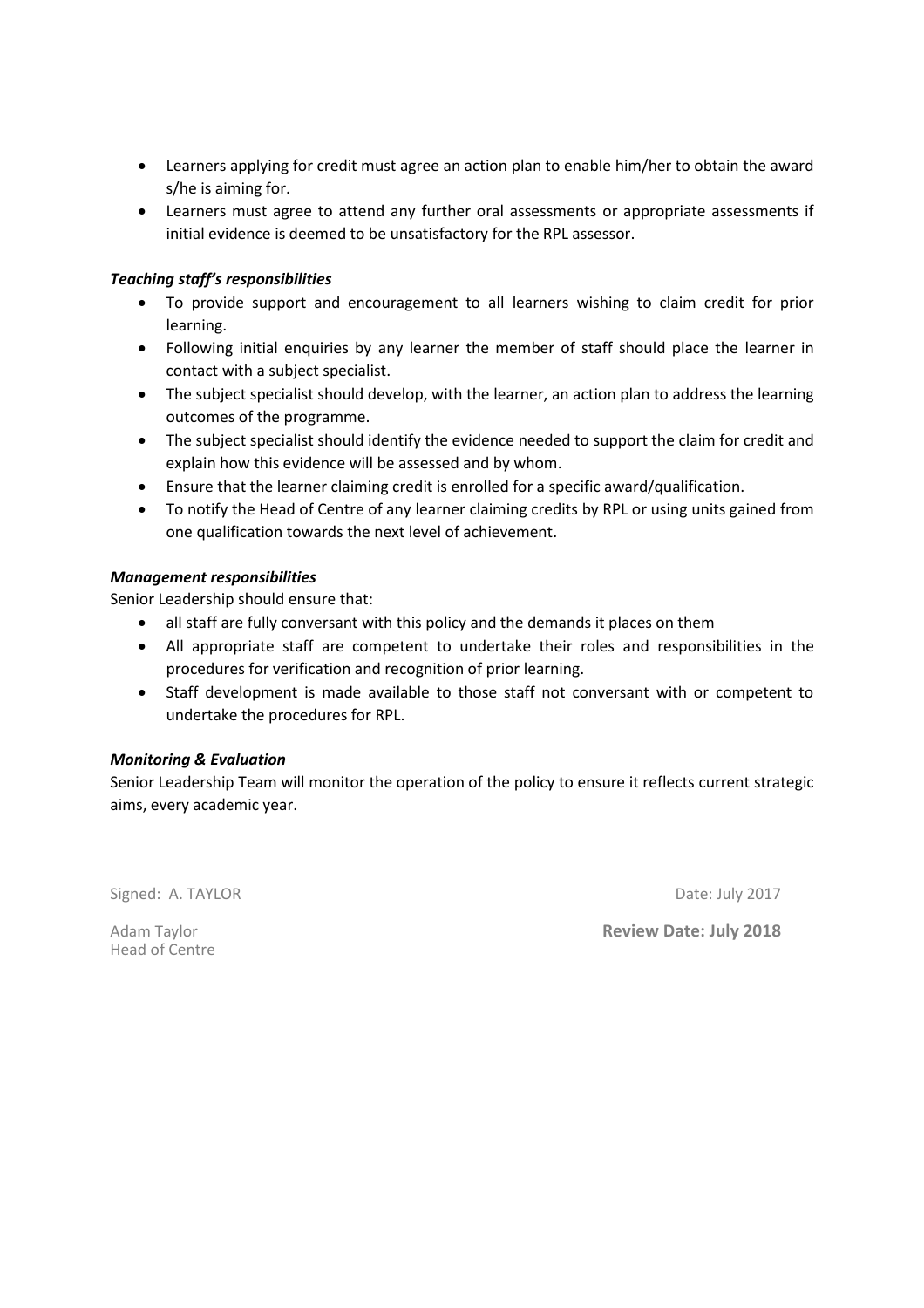## **APPENDIX 1:** *RPL CREDIT CLAIM FORM*

(complete all sections as fully as possible)

If you have been offered a place on a programme of study at The Garage or are already registered on a programme you may be eligible for credit from previously acquired qualifications, vocational training and/or learning which is uncertified. If you wish to make a claim for recognition of prior learning please complete this form.

# *PERSONAL DETAILS*

## *CREDIT CLAIMED*

Before you complete this section consult Section 7 Learner Responsibilities. You should also discuss the possibility of credit awards with your course tutor who will advise you on the completion of this form.

| a) Module(s)/Unit(s) for which credit is claimed: |  |
|---------------------------------------------------|--|
|                                                   |  |
|                                                   |  |
|                                                   |  |
|                                                   |  |
|                                                   |  |

b) Programme learning outcomes/objectives for which credit is claimed if they do not relate to specific individual modules or units of study.

*Continue overleaf*